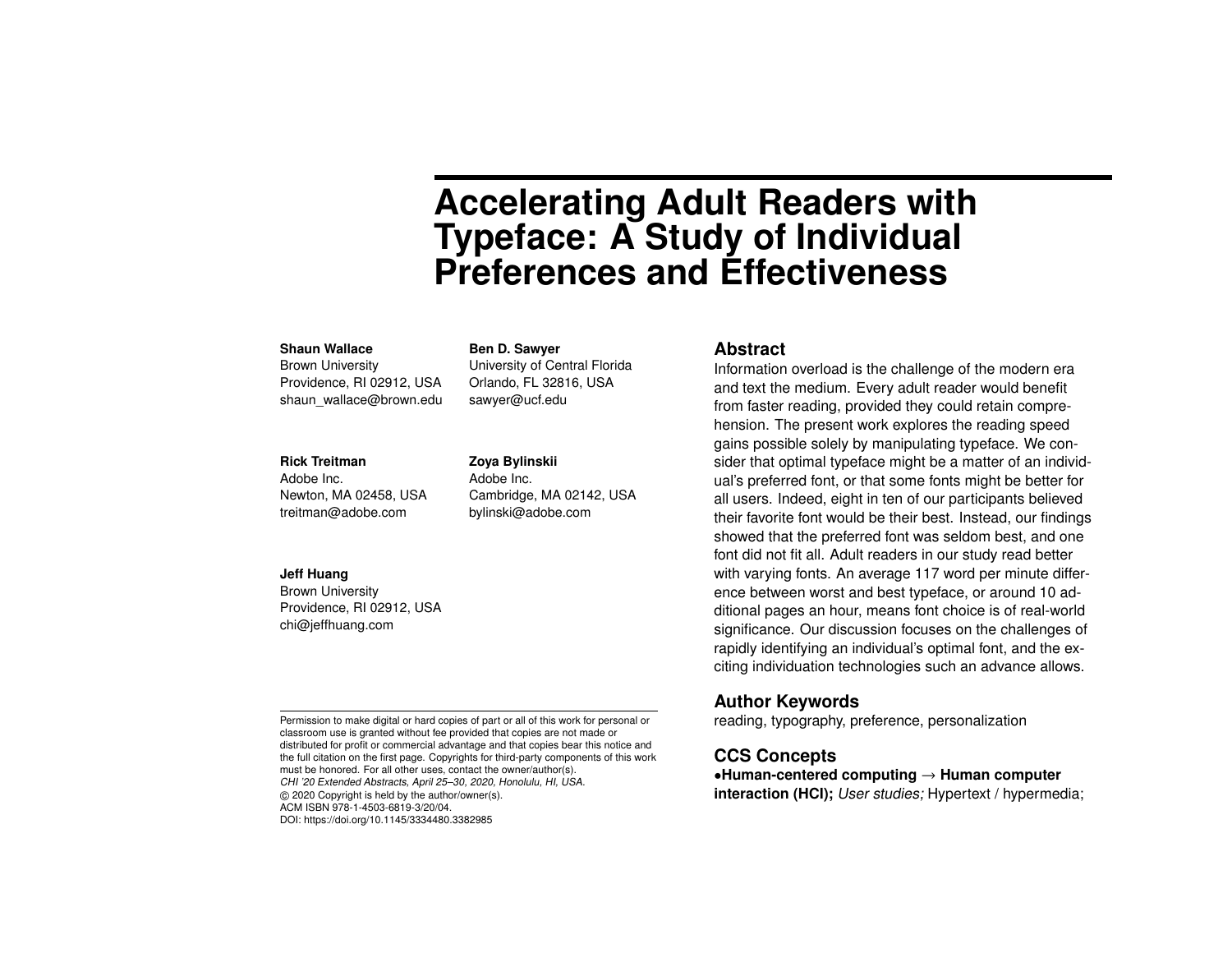



<span id="page-1-0"></span>**Figure 1:** Our study alternated between preference and effectiveness tests. Each preference test included a double-elimination tournament of 4 fonts. In the effectiveness test, participants read passages in a fixed font which was either a random font or their most preferred font from the previous tournament.

# **Introduction and Related Work**

The written word is the interface of choice for the information in our digital age. In work and pleasure alike, modern readers face pressure to comprehend ever-increasing amounts of information. In the face of information overload, new tools are needed. Prior work has identified one straightforward tool of optimization: typeface [\[1,](#page-6-0) [27\]](#page-7-0). In both at-a-glance and long form reading, font choice has been shown to mediate reading ability [\[4,](#page-6-1) [11,](#page-6-2) [15\]](#page-7-1). We posit that through optimal typeface, reading can be accelerated toward significant real-world improvement. If so, we expect a path toward systems which re-format information, optimizing the written word to enable fast, effective reading.

What, then, is an ideal font choice? While some fonts are indeed better at conveying information than others, subjectivity is commonplace. O'Donovan identified the difficulty modern users face selecting their preferred font [\[21\]](#page-7-2). If users could pick their preferred font, would it also be an effective font choice for them? Our work accepts this challenge to identify a user's most preferred font and compare it with their most effective font in terms of reading speed and comprehension. In the past, Boyarski et al. allowed users to make pairwise comparisons using two physical monitors, each showing a different font family [\[8\]](#page-6-3). This idea of pairwise comparisons to derive a definitive ranking for user preference is prevalent across the HCI community [\[17,](#page-7-3) [22,](#page-7-4) [29\]](#page-8-0). Recent work into font preference and effectiveness has mostly ignored this comparison method to derive a definitive ranking, instead relying on a Likert scale or ranking four or fewer fonts [\[3,](#page-6-4) [6,](#page-6-5) [7,](#page-6-6) [25,](#page-7-5) [28\]](#page-7-6).

Starting with the hypothesis that people's font preferences can point to more effective fonts, in this work we design and validate a method to quickly determine a participant's preferred font using pairwise comparisons. Using our font preference toggle test, we can derive a user's definitive ranking from among 16 fonts. This method can be deployed in the wild, outside of lab settings, using crowd workers. We compare 16 modern fonts, many of which have never been studied before to evaluate user preferences and font effectiveness [\[3,](#page-6-4) [5,](#page-6-7) [6,](#page-6-5) [7,](#page-6-6) [8,](#page-6-3) [25\]](#page-7-5).

This work offers a first step towards large-scale studies in users' naturalistic environments, to revisit the relationship between preference and readability. In this initial investigation, we introduce a preference toggle test and pit font preference against effectiveness, with a definitive ranking and a higher number of fonts than previous studies. Our evaluation metrics focus on the individual's experience, pointing towards findings that are personal in nature.

#### **Procedure**

Study design: To compare preference and effectiveness per font, we designed a study to alternate between (i) preference tests, where participants performed a toggle task comparing a set of four fonts and (ii) effectiveness tests to determine reading speed and comprehension, where participants read two sets of consecutive passages and answered comprehension questions in a single font (Fig. [1,](#page-1-0) bottom). Participants also completed a practice phase mimicking one main study block, and pre- and post-surveys. Study phases (i) and (ii) alternated per main study block and the wrap-up block (Fig. [1,](#page-1-0) top). In the wrap-up block, participants chose their most preferred font by comparing the four winning fonts from the main study blocks and then performed an effectiveness test with the same font. Participants saw all sixteen fonts across the preference tests. Due to study time limitations, participants only tested five total fonts for effectiveness. During the effectiveness tests, half of the time, participants read passages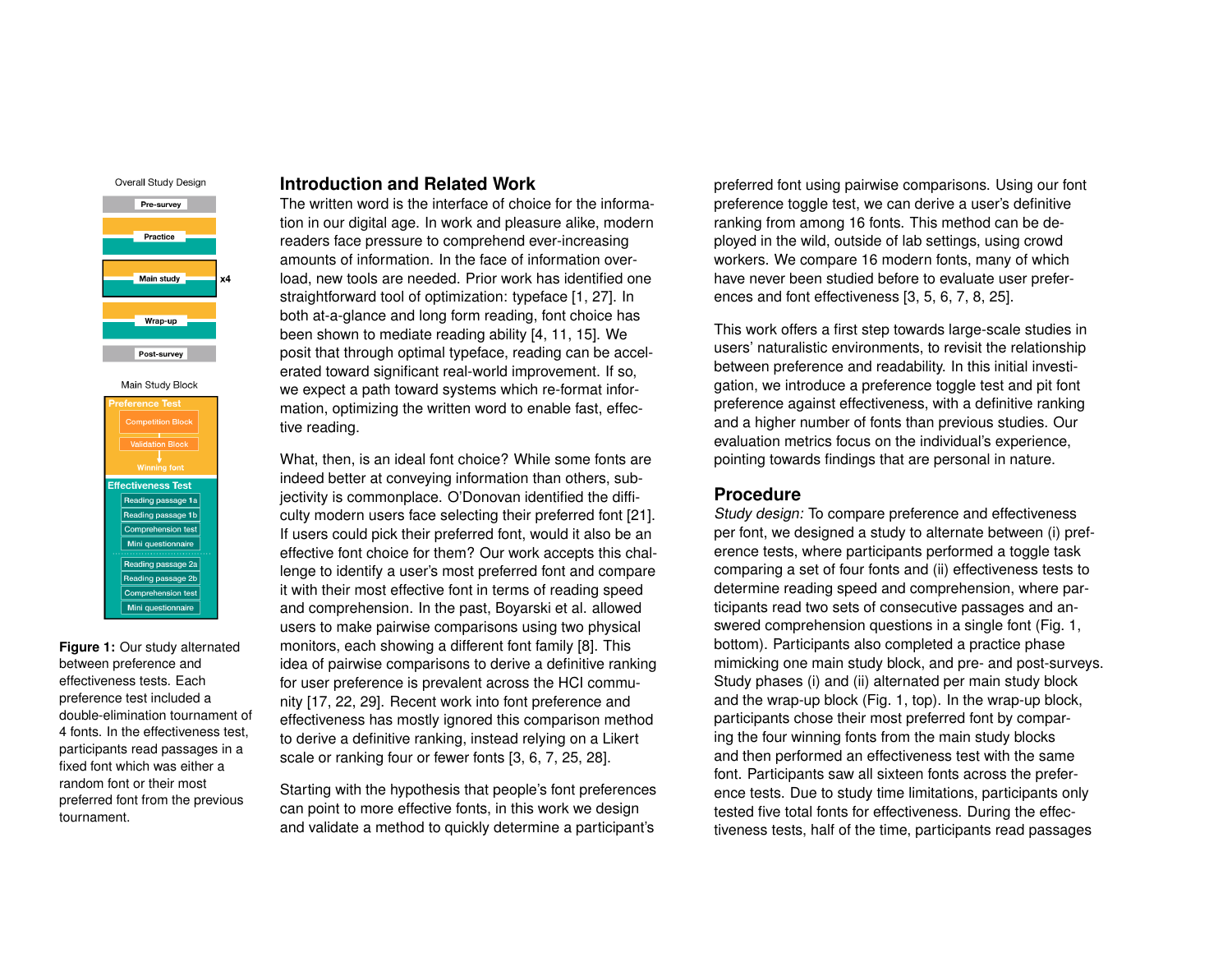**Times** Arial Calibri Garamond Newsprint **Poynter Gothic Text** 

PDF

**Helvetica Franklin Gothic** Utopia

> Readability **Avant Garde Avenir Next** Montserrat Noto Sans

Web Roboto **Open Sans** Lato Oswald

<span id="page-2-0"></span>**Figure 2:** The 16 fonts used during our study, chosen for their popularity and diverse use cases. Fonts are loaded from our server ensuring a consistent user experience. We used the open source EB Garamond.

in a preferred font (from their preference tests), and the other times in another randomly-assigned font.

Fonts: To account for fonts people encounter regularly, we selected 4 fonts from each of 4 sources (Fig. [2\)](#page-2-0): (i) the most common fonts used for digital documents<sup>[1](#page-2-1)</sup>, (ii) popular fonts for print media [\[14\]](#page-6-8), (iii) fonts recommended by readability experts [\[13,](#page-6-9) [26\]](#page-7-7), and (iv) the most common fonts used on websites $^2$  $^2$ . Our default font size of 16px is based on prior work [\[4,](#page-6-1) [12,](#page-6-10) [19\]](#page-7-8) and is the default setting in modern browsers (e.g., Firefox, Chrome).

Reading passages: For the font preference tests, we used 10 passages (74–76 words) from a history textbook [\[18\]](#page-7-9). For the effectiveness tests, we obtained 12 text passages (113–175 words) from a reading specialist, on topics including nature, science, home improvement, etc. at an 8th-grade level, along with two comprehension questions per passage. During the study, we randomized, across participants, which passages were shown in which fonts.

Toggle task: For a user to converge on their preferred font quickly, we designed an interface to toggle between two fonts and have the user choose the preferred one, using the prompt: "What font is easier for you to read in?" (Fig. [3\)](#page-3-0). Toggling between pairs of options at a time provides a simple and efficient method for assessment, motivated by other pairwise comparison tasks in the wild, such as eye exams and hearing aide adjustments [\[20\]](#page-7-10).

Instead of an exhaustive comparison of all pairs of fonts, we use a double-elimination tournament, where a font is eliminated after a participant picks against it twice. The total number of pairwise comparisons using this approach is  $(N - 1) \times 2 + 1$ , where *N* is the total number of fonts in

this study. The pairing of fonts is randomized before each round of pairwise comparisons. In our study, participants also make repeat comparisons to validate the consistency of previous selections (Fig. [1,](#page-1-0) validation block). Our toggle task fundamentally differs from recent work that uses Likert-scale to measure preference [\[3,](#page-6-4) [24,](#page-7-11) [28\]](#page-7-6).

Participants: We recruited 63 participants: 12 from university mailing lists, 15 from the UserTesting.com platform, and 36 from Amazon's Mechanical Turk. Participants completed the study on the web using a device of their choice in their natural environments. We removed 3 university participants from the study because of unusually low comprehension scores or lack of comfort with English. Participants across all groups ranged in age from 18 to 55 years (average = 31). Overall, 51% of participants identified as female. It took 40 minutes on average to complete the study. Study compensation followed the pricing guidelines of each platform (\$5–\$20 per study).

Data preprocessing: Participants answered several voluntary pre-survey questions to ensure their data was not affected by any diagnosed disabilities (e.g., dyslexia), medical and neurological conditions (macular degeneration, diabetes, ADD, memory disorders, LPD, dyspraxia, etc.), and any other external factors (reading environment, caffeine, nicotine, etc.). For each participant who selfreported any of the above factors, we tested if their overall words-per-minute (WPM) or comprehension score fell outside the normal distribution of data using the interquartile range (IQR) method. Participants were also removed if their average dwell time per font during the preference test fell outside the normal distribution of data.

To establish a range of reading speed indicative of normal reading behavior, between skimming and reading for memorization, we extend Carver's recommended range of

<span id="page-2-2"></span><span id="page-2-1"></span><sup>&</sup>lt;sup>1</sup> Obtained from an Adobe corpus of 2302 PDF documents. <sup>2</sup>https://fonts.google.com/analytics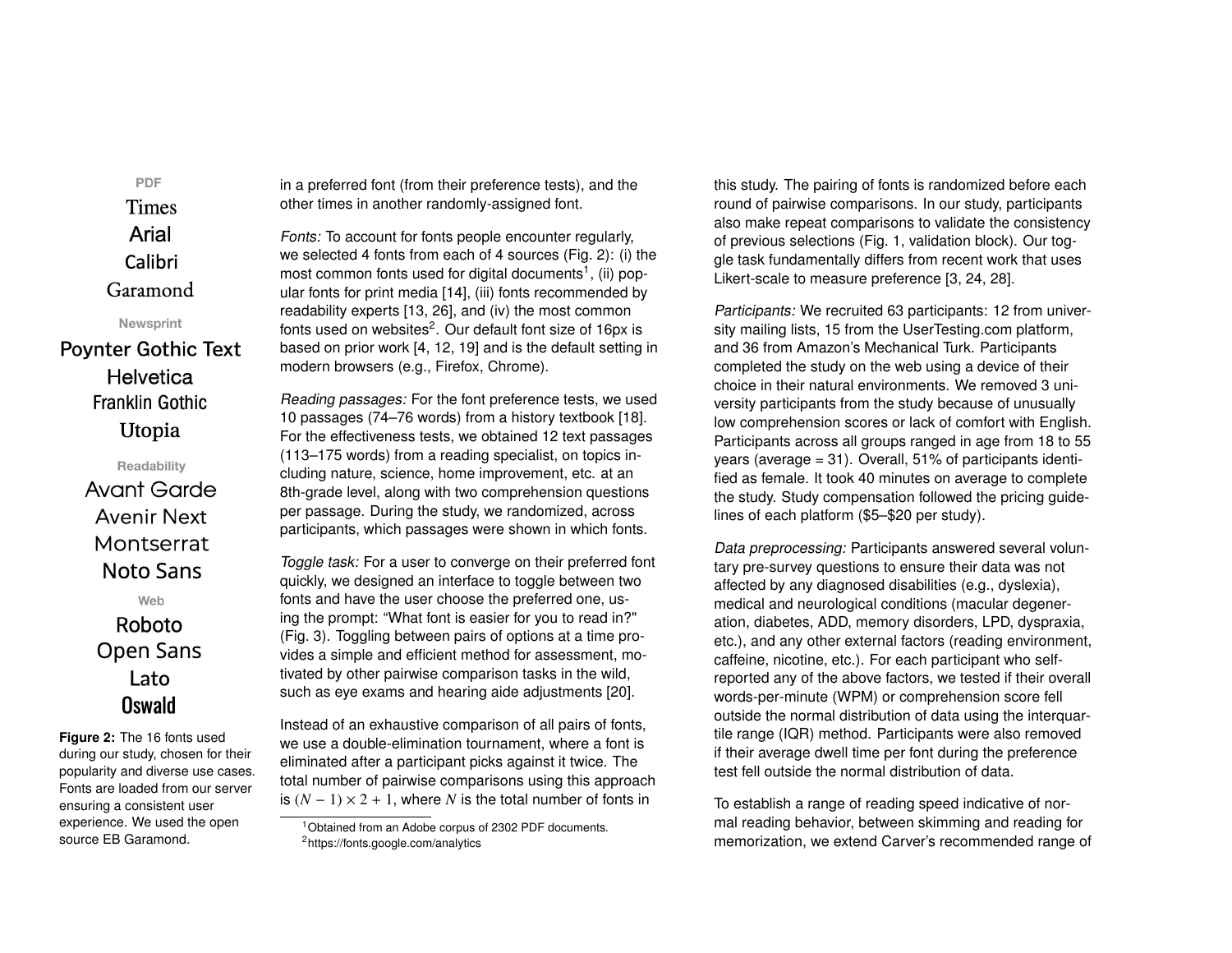#### What font is easier for you to read in?

| Home at Mount Vernon the candles in the windows of<br>George Washington's home at Mount Vernon shone brightly<br>on Christmas Eve. This Christmas Eve, though, was different.<br>One month earlier the United States and Great Britain had<br>signed a peace treaty ending the Revolutionary War. It was<br>Christmastime when George Washington returned to his<br>home. He was no longer the commander of the Continental<br>Army, Soon after, at a dinner in New York, General<br>Washington |
|-------------------------------------------------------------------------------------------------------------------------------------------------------------------------------------------------------------------------------------------------------------------------------------------------------------------------------------------------------------------------------------------------------------------------------------------------------------------------------------------------|
| C Toggle Font                                                                                                                                                                                                                                                                                                                                                                                                                                                                                   |
| ■ I prefer the current font                                                                                                                                                                                                                                                                                                                                                                                                                                                                     |

<span id="page-3-0"></span>**Figure 3:** Participants toggle between pairs of fonts to decide which one is easier to read in. This interface has a fixed width of 420px regardless of the device. All text is rendered with a line spacing of 1.5. Custom JavaScript is used to ensure users cannot modify the size of the interface or text. This toggle test is done repeatedly within a double-elimination tournament over pairs of fonts to determine a participant's most preferred font. A participant toggles the font family used to display the sample text, then they stop on the font of the pair they prefer, and click to indicate their preference.

138–600 WPM, and remove any individual results outside 100–650 WPM [\[9,](#page-6-11) [10\]](#page-6-12). In this study, 9% of the participant data from the final 60 participants was removed based on the pre-processing methods described above.

### **Results and Discussion**

Which are the highly-rated fonts? Noto Sans (chosen by 9 participants), Montserrat, and Garamond (each chosen by 8 participants) were selected most frequently as winners in the font preference tests (Table [1,](#page-4-0) 'Most Preferred'). The rest of the fonts were preferred by 1–5 participants each (except no one voted for Franklin Gothic). In other words, while there are clear winners, there is also diversity in font preferences across individuals.

Apart from the overall winners of the preference tests, we also considered the percent of pairwise match-ups each font won across all participants (Table [1,](#page-4-0) 'Win Rate'). For a fairer evaluation, 'Elo Rating' is a metric that takes into account the strength of the opponent in each pairwise match-up [\[16\]](#page-7-12). Win Rate and Elo Rating use many data points because each participant compared each font multiple times. According to these metrics, Noto Sans and Montserrat are the top fonts, but Garamond is in the bottom 5. How to reconcile this with the previous result? Garamond led to split opinions across participants - those who liked it, liked it a lot (it was their top font); others disliked it, voting it down in pairwise match-ups. Garamond has a high inter-participant disagreement score (Table [1,](#page-4-0) 'Disagreement'). For that matter, so does Montserrat, although it is still a top font, winning more pairwise matchups against other fonts than it lost.

Overall, Noto Sans was a clear favorite. It was in the top 5 fonts for 46 participants (almost 80% of participants). With the highest Win Rate and average Elo Rating, it was the most consistently preferred font. Noto Sans has not been evaluated in previous studies [\[6,](#page-6-5) [8,](#page-6-3) [25\]](#page-7-5).

Validation blocks during the font preference tests (Fig. [1\)](#page-1-0) allowed us to measure participant response consistency. Individual preferences across unique font pairings were consistent 79% of the time. No participants were found inconsistent according to the IQR method.

Is familiarity with a font predictive of preference? We obtained ratings of participants' familiarity with all 16 fonts via a 3-point Likert scale administered during post-study surveys. We found no effects of font familiarity on preference, measured as Elo Rating (*<sup>r</sup>* <sup>=</sup> <sup>−</sup>0.16, *<sup>p</sup>* < <sup>0</sup>.017, Bonferroni corrected). The most preferred font, Noto Sans, was also among the least familiar fonts to participants. These findings contradict prior work showing predictive relationships between font familiarity and preference [\[2\]](#page-6-13).

What were the most effective fonts? We used two metrics to capture effectiveness: reading speed - measured in words-per-minute (WPM), and comprehension score as the proportion of comprehension questions answered correctly after reading passages in a particular font. A font can not be deemed effective only if the reading speed increases. A high WPM but low comprehension score could be an indication of skimming: participants continuing to the next reading screen without internalizing the content. We observe high WPM paired with a low comprehension score for Garamond and Oswald. We assume a font is effective if both WPM and comprehension are high, which is the case for Noto Sans and Lato. Interestingly, the fonts that were most ineffective for reading, having both the lowest WPM and worst comprehension scores, were Roboto and Avant Garde. However, there were not enough data points for the pairwise differences in WPM between fonts to be statistically significant at the  $p = 0.05$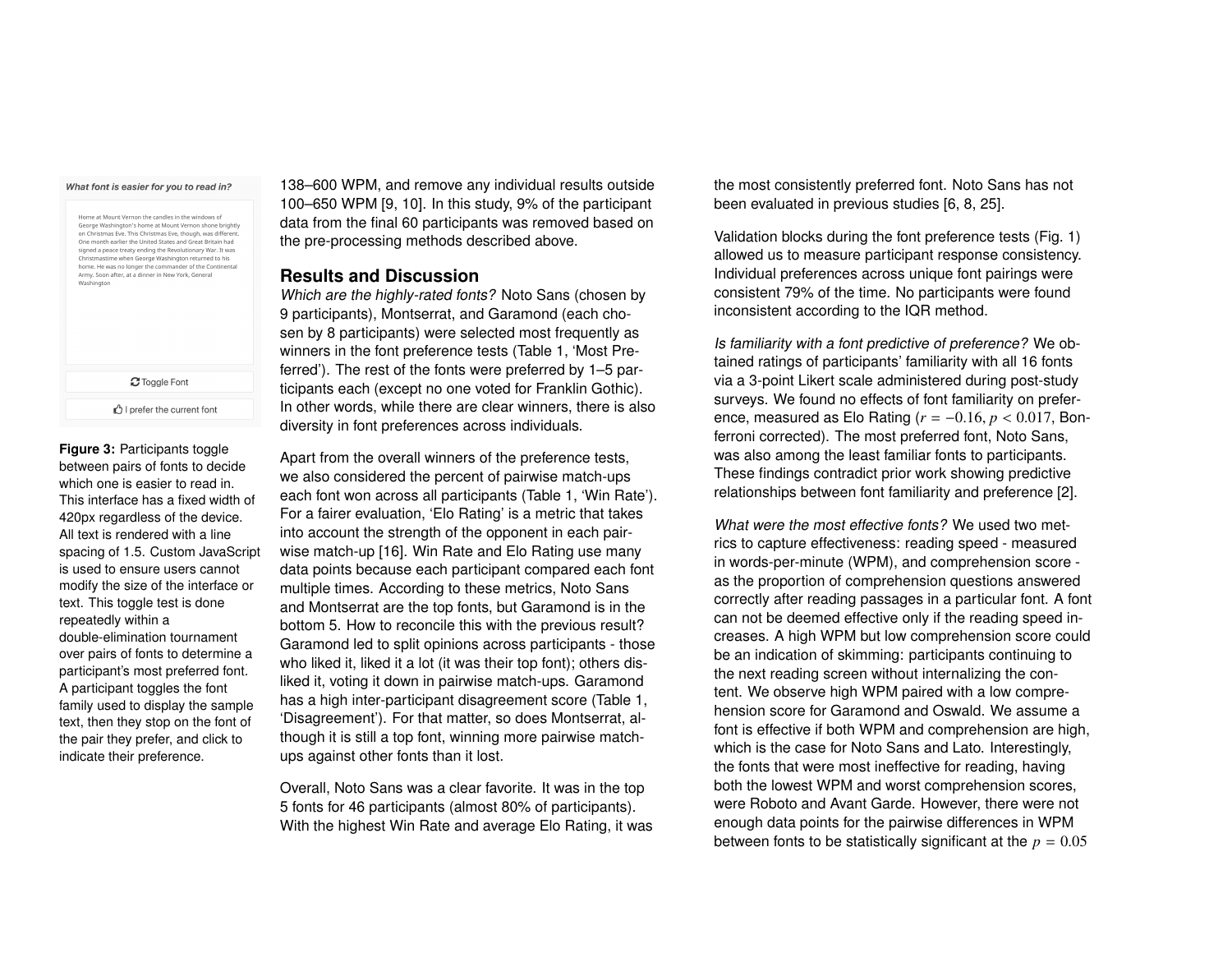#### **Table [1](#page-4-0) columns:**

**Most preferred:** The total number of participants (out of 60) who selected the font as their absolute favorite. **Win Rate:** The percent of pairwise match-ups each font won during the font preference test. **Elo Rating:** To account for the strength of each font in a pairwise comparison during the double-elimination tournament, an Elo Rating [\[16\]](#page-7-12) was computed per font per participant, and averaged across participants. The initial Elo Rating per font was 1500, and the system ran with  $K = 64$ . **Disagreement:** The standard deviation across participants' Elo Ratings per font. The greater the number, the less consensus there was among overall preference per font. **Font Familiarity:** 3-point Likert scale question from the post-survey  $(3 =$  extremely). **Times Read:** Number of times a font was tested (read). **Words per Minute:** WPM is averaged across passages and participants. **Comprehension:** Average

accuracy at answering four comprehension questions after reading in a particular font.

<span id="page-4-0"></span>

| <b>Font</b>            | Most<br><b>Preferred</b> | Win<br>Rate | Average<br><b>Elo Rating</b> | Disa-<br>greement | Font<br><b>Familiarity</b> | Times<br>Read | Words per<br><b>Minute</b> | Compre-<br>hension |
|------------------------|--------------------------|-------------|------------------------------|-------------------|----------------------------|---------------|----------------------------|--------------------|
| Noto Sans              | 9                        | 62%         | 1635                         | 88                | 1.82                       | 70            | 289                        | 94.4%              |
| Montserrat             | 8                        | 56%         | 1598                         | 124               | 1.79                       | 102           | 285                        | 91.7%              |
| Garamond               | 8                        | 43%         | 1421                         | 124               | 1.88                       | 36            | 339                        | 83.3%              |
| Roboto                 | 5                        | 56%         | 1583                         | 78                | 1.84                       | 83            | 254                        | 85.0%              |
| Lato                   | 4                        | 54%         | 1553                         | 73                | 1.77                       | 76            | 285                        | 92.8%              |
| Helvetica              | 4                        | 53%         | 1525                         | 103               | 2.30                       | 62            | 315                        | 86.6%              |
| Arial                  | 4                        | 55%         | 1567                         | 88                | 2.64                       | 54            | 296                        | 83.9%              |
| Poynter Gothic         | 3                        | 54%         | 1542                         | 63                | 1.77                       | 112           | 279                        | 94.4%              |
| Times                  | 3                        | 47%         | 1471                         | 99                | 2.39                       | 193           | 287                        | 93.5%              |
| Avenir Next            | 3                        | 48%         | 1502                         | 82                | 1.80                       | 57            | 278                        | 86.7%              |
| Utopia                 | 3                        | 51%         | 1505                         | 90                | 1.91                       | 66            | 282                        | 85.9%              |
| Open Sans              | $\overline{2}$           | 57%         | 1598                         | 71                | 2.00                       | 73            | 300                        | 85.5%              |
| Oswald                 | $\overline{2}$           | 22%         | 1236                         | 110               | 1.80                       | 19            | 315                        | 85.0%              |
| Calibri                |                          | 46%         | 1512                         | 80                | 2.27                       | 65            | 311                        | 88.2%              |
| <b>Avant Garde</b>     |                          | 40%         | 1422                         | 142               | 1.86                       | 47            | 271                        | 85.4%              |
| <b>Franklin Gothic</b> | 0                        | 34%         | 1329                         | 78                | 1.82                       | 48            | 312                        | 86.5%              |

**Table 1:** Results show Noto Sans performed consistently well. It was the Most Preferred, with highest Win Rate and Elo Rating, and the most effective font for comprehension across all 16 fonts, while maintaining average WPM (see metric descriptions in left-hand column).

level, using two-tailed t-tests with Bonferonni correction. The WPM of the fastest 5 fonts (average  $=$  321) taken together, was significantly higher than the average WPM of the slowest 5 fonts (average =  $281$ ,  $p < 0.003$ ).

We conducted One-Way ANOVAs to assess the differences in reading speed and comprehension across the three user populations tested. Students from the university population read faster (avg. WPM = 320, SD: 137;  $F(2, 1163) = 29, p < 0.01$ ) than crowd workers (User Testing avg. WPM = 303, SD: 124; MTurk avg. WPM = 278, SD: 116). However, there was not a significant difference in reading comprehension among the three populations.

What factors drive reading speed? The two fonts with the highest WPM were Garamond and Oswald. Garamond has the smallest x-height and Oswald has the second smallest width across all fonts in our study, potentially reducing the reading span. A piece of text split across fewer lines can be read faster because moving the eyes from the end of one line to the beginning of another slows down reading [\[23\]](#page-7-13). However, given that Noto Sans and Lato also have high WPM despite being pretty large fonts, font size can not be the only factor driving reading speed.

We used 'Mini questionnaires' (Fig. [1\)](#page-1-0) to get participants to rate their familiarity with, and interest in, the text pas-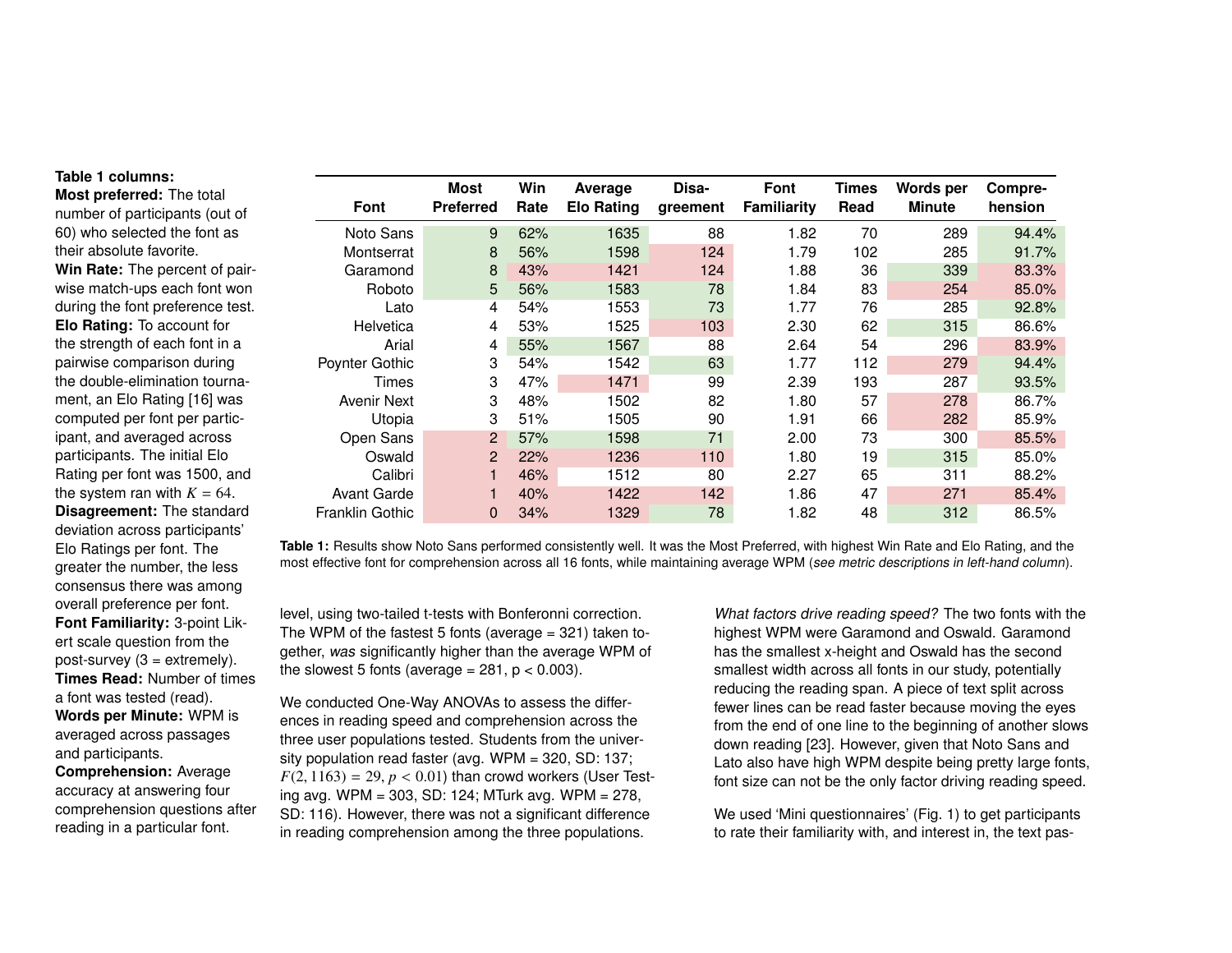

<span id="page-5-0"></span>**Figure 4:** Participants slowed down when they read passages that they found interesting. Reading speed was measured in words per minute (WPM), while the interest in the passage was rated on a 5-point Likert scale after the reading and comprehension questions were completed.

sages read, using 5-point Likert scales. Contrary to our initial assumption, the more interesting a passage was rated, the slower it was read (Fig. [4\)](#page-5-0). An exciting question for future investigation is whether a good reading font, by facilitating engagement with the text, can increase user's perceived interest in a reading passage.

Does familiarity with a font predict effectiveness? We found no effects of font familiarity on reading speed  $(r =$ 0.042) or comprehension  $(r = 0.033)$ . In summary, familiarity with a font was predictive neither of preference nor effectiveness of that font.

Is preference predictive of effectiveness? We return to the question that motivated this whole study. To guide users to their most effective font, it would be easiest if their most preferred font was also their most effective. We measured whether participants reading in their preferred fonts were more effective, in reading speed and comprehension, compared to when reading in other fonts.

Participants read in their most preferred font at an average rate of 303 WPM. In contrast, they read in their fastest font at an average rate of 347 WPM (15% faster). Only 18% of participants read the fastest in their most preferred font; 23% read the slowest in their most preferred font (among the 5 fonts tested). Given that participants read in their slowest font at an average rate of 230 WPM, there is a 51% difference in individual reading speed between slowest vs. fastest fonts. Around 59% of participants scored the highest reading comprehensions scores after reading in their preferred font; 41% scored the lowest with their preferred font.

Participants do not know what is good for them. While the preference test succeeded in guiding people to their most preferred font (92% of participants agreed with their final

font recommendation), it did not always guide them to their most effective font. These results run contrary to the belief among 80% of participants that their most preferred font would also be their most effective font to read in.

Because we found no consistency across participants in which fonts were most effective, this points to the future need for designing individuated reading experiences that account for individual differences. Moreover, we can not count on individual preferences for effective font selection.

# **Conclusion and Future Work**

People read 51% faster in their fastest font compared to their slowest font. This translates to potential gains of 10 additional pages of reading per hour! Given these gains and our finding that different fonts are effective for different people, there is an exciting opportunity to build custom reading experiences and augment reading performance for adult readers.

Unfortunately, an individual's preference for a font does not predict their reading speed in that font. Discovering which behavioral patterns or individual differences (e.g., age, reading experience, education level, eye conditions, etc.) can help rapidly identify the most effective font for an individual is a promising future direction. For instance, some initial qualitative observations point to younger participants actually preferring and reading faster with smaller fonts. Additionally, whether a preferred font can create a more favorable experience and encourage someone to read more is a question for future investigation.

The potential impacts on individual reading efficacy highlighted here point to a future where machines help adult readers to reach their full reading potential. We invite the multidisciplinary communities that will perform this work to join us. Let us engineer better reading for everyone.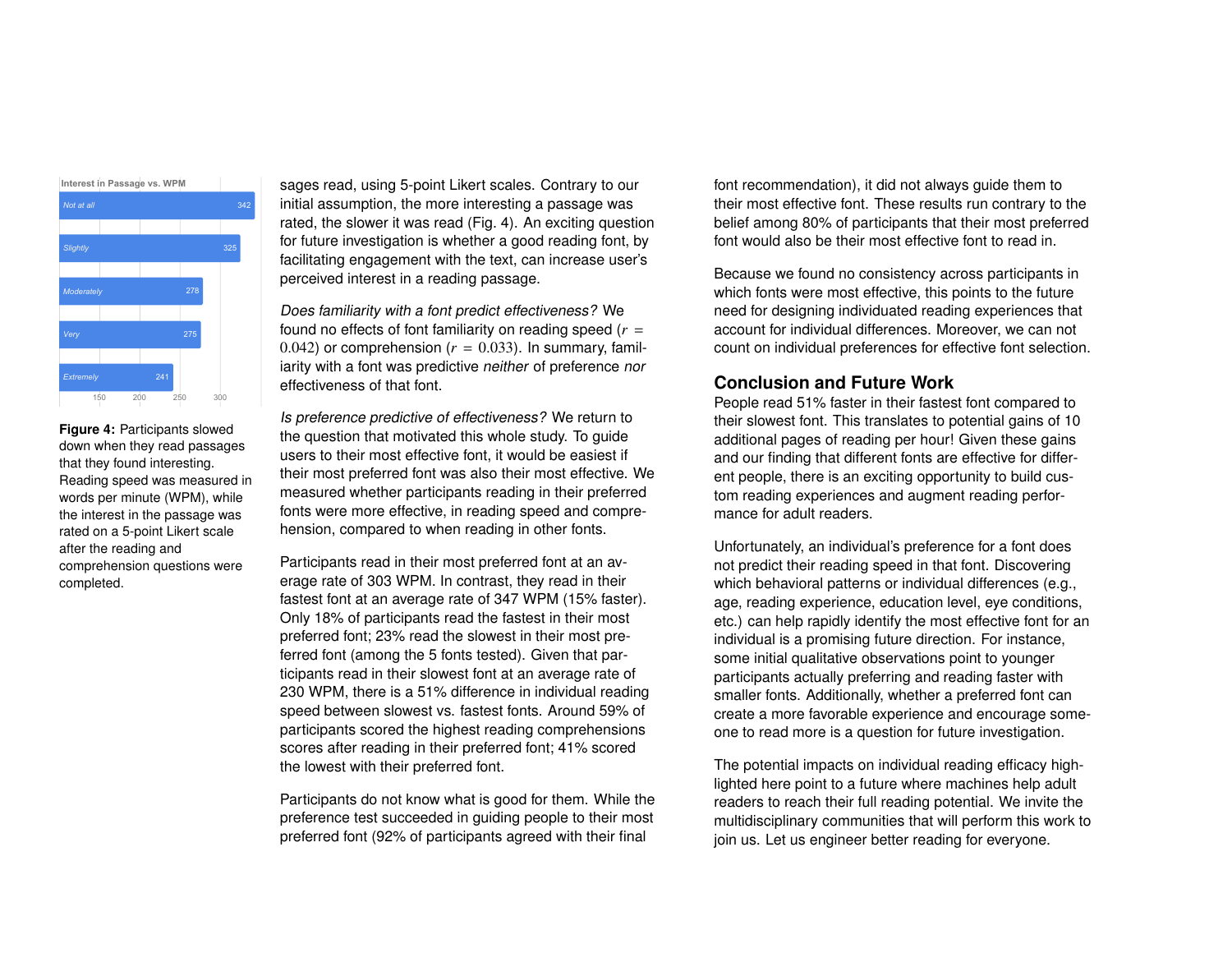# **REFERENCES**

- <span id="page-6-0"></span>[1] Aries Arditi. 2004. Adjustable typography: an approach to enhancing low vision text accessibility. Ergonomics 47, 5 (2004), 469–482.
- <span id="page-6-13"></span>[2] Justin Baer, Mark Kutner, John Sabatini, and Sheida White. 2009. Basic Reading Skills and the Literacy of America's Least Literate Adults: Results from the 2003 National Assessment of Adult Literacy (NAAL) Supplemental Studies. NCES 2009-481. National Center for Education Statistics (2009).
- <span id="page-6-4"></span>[3] Jayeeta Banerjee, Deepti Majumdar, Madhu Sudan Pal, and Dhurjati Majumdar. 2011. Readability, subjective preference and mental workload studies on young indian adults for selection of optimum font type and size during onscreen reading. Al Ameen Journal of Medical Sciences 4, 2 (2011), 131–143.
- <span id="page-6-1"></span>[4] Michael Bernard, Chia Hui Liao, and Melissa Mills. 2001. The effects of font type and size on the legibility and reading time of online text by older adults. In CHI'01 extended abstracts on Human factors in computing systems. ACM, 175–176.
- <span id="page-6-7"></span>[5] Michael Bernard, Bonnie Lida, Shannon Riley, Telia Hackler, and Karen Janzen. 2002. A comparison of popular online fonts: Which size and type is best. Usability news 4, 1 (2002), 2002.
- <span id="page-6-5"></span>[6] Michael L Bernard, Barbara S Chaparro, Melissa M Mills, and Charles G Halcomb. 2003. Comparing the effects of text size and format on the readibility of computer-displayed Times New Roman and Arial text. International Journal of Human-Computer Studies 59, 6 (2003), 823–835.
- <span id="page-6-6"></span>[7] Sanjiv K Bhatia, Ashok Samal, Nithin Rajan, and Marc T Kiviniemi. 2011. Effect of font size, italics,

and colour count on web usability. International journal of computational vision and robotics 2, 2 (2011).

- <span id="page-6-3"></span>[8] Dan Boyarski, Christine Neuwirth, Jodi Forlizzi, and Susan Harkness Regli. 1998. A study of fonts designed for screen display. In Proceedings of the SIGCHI conference on Human factors in computing systems. ACM Press/Addison-Wesley Publishing Co., 87–94.
- <span id="page-6-11"></span>[9] Ronald P Carver. 1990. Reading rate: A review of research and theory. Academic Press.
- <span id="page-6-12"></span>[10] Ronald P Carver. 1992. Reading rate: Theory, research, and practical implications. Journal of Reading 36, 2 (1992), 84–95.
- <span id="page-6-2"></span>[11] Maneerut Chatrangsan and Helen Petrie. 2019. The effect of typeface and font size on reading text on a tablet computer for older and younger people. In Proceedings of the 16th Web For All 2019 Personalization-Personalizing the Web. ACM, 5.
- <span id="page-6-10"></span>[12] Jan Constantin. 2013. Typographic Design Patterns And Current Practices (2013 Edition) — Smashing Magazine.

[https://www.smashingmagazine.com/2013/05/](https://www.smashingmagazine.com/2013/05/typographic-design-patterns-practices-case-study-2013/) [typographic-design-patterns-practices-case-study-2013/](https://www.smashingmagazine.com/2013/05/typographic-design-patterns-practices-case-study-2013/). (May 2013). (Accessed on 09/19/2019).

- <span id="page-6-9"></span>[13] Kathy Crowley and Marjorie Jordan. 2019. Base Font Effect on Reading Performance - Readability Matters. [https:](https://readabilitymatters.org/articles/font-effect) [//readabilitymatters.org/articles/font-effect](https://readabilitymatters.org/articles/font-effect). (June 2019). (Accessed on 09/19/2019).
- <span id="page-6-8"></span>[14] Bill Davis. 2004. Fonts on the front page. A study of typefaces on the front pages of American's top newspapers. Chicago: Ascender Corporation (2004).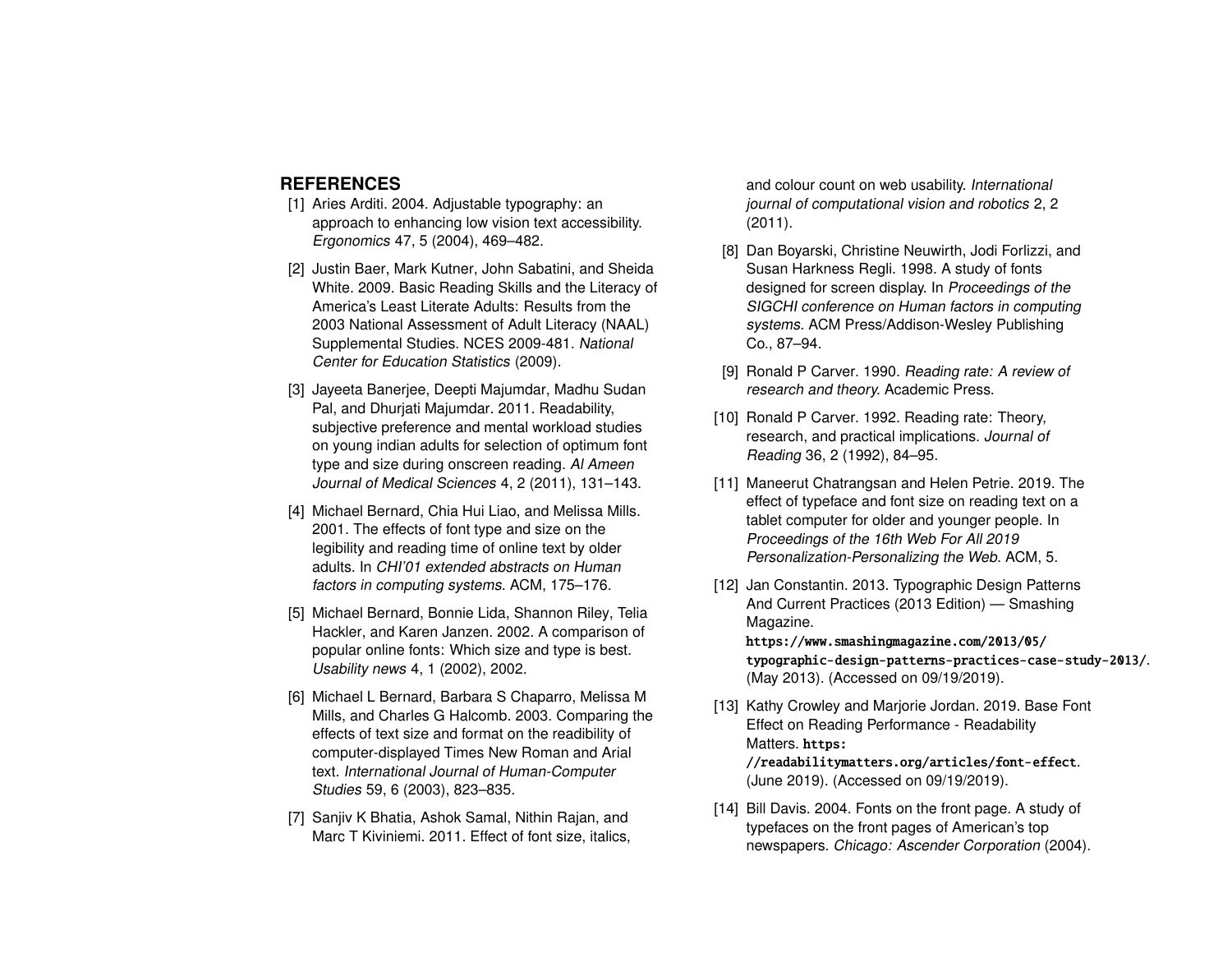- <span id="page-7-1"></span>[15] Jonathan Dobres, Nadine Chahine, Bryan Reimer, David Gould, Bruce Mehler, and Joseph F Coughlin. 2016. Utilising psychophysical techniques to investigate the effects of age, typeface design, size and display polarity on glance legibility. Ergonomics 59, 10 (2016), 1377–1391.
- <span id="page-7-12"></span>[16] Arpad E Elo. 1978. The rating of chessplayers, past and present. Arco Pub.
- <span id="page-7-3"></span>[17] Shengbo Guo and Scott Sanner. 2010. Real-time multiattribute bayesian preference elicitation with pairwise comparison queries. In Proceedings of the Thirteenth International Conference on Artificial Intelligence and Statistics. 289–296.
- <span id="page-7-9"></span>[18] E. D. Hirsch Jr. (Ed.). 2017. Early Presidents and Social Reformers. Core Knowledge Foundation. [https:](https://www.coreknowledge.org/wp-content/uploads/2017/09/CKHG_G4_B3_EarlyPresSocRef_SR.pdf)

[//www.coreknowledge.org/wp-content/uploads/](https://www.coreknowledge.org/wp-content/uploads/2017/09/CKHG_G4_B3_EarlyPresSocRef_SR.pdf) [2017/09/CKHG\\_G4\\_B3\\_EarlyPresSocRef\\_SR.pdf](https://www.coreknowledge.org/wp-content/uploads/2017/09/CKHG_G4_B3_EarlyPresSocRef_SR.pdf)

- <span id="page-7-8"></span>[19] Aliaksei Miniukovich, Antonella De Angeli, Simone Sulpizio, and Paola Venuti. 2017. Design guidelines for web readability. In Proceedings of the 2017 Conference on Designing Interactive Systems. ACM, 285–296.
- <span id="page-7-10"></span>[20] Arlene C Neuman, Harry Levitt, Russell Mills, and Teresa Schwander. 1987. An evaluation of three adaptive hearing aid selection strategies. The Journal of the Acoustical Society of America 82, 6 (1987), 1967–1976.
- <span id="page-7-2"></span>[21] Peter O'Donovan, Jānis Lībeks, Aseem Agarwala, and Aaron Hertzmann. 2014. Exploratory font selection using crowdsourced attributes. ACM Transactions on Graphics (TOG) 33, 4 (2014), 92.
- <span id="page-7-4"></span>[22] Li Qian, Jinyang Gao, and HV Jagadish. 2015. Learning user preferences by adaptive pairwise comparison. Proceedings of the VLDB Endowment 8, 11 (2015), 1322–1333.
- <span id="page-7-13"></span>[23] Keith Rayner, Timothy J Slattery, and Nathalie N Bélanger. 2010. Eye movements, the perceptual span, and reading speed. Psychonomic bulletin & review 17, 6 (2010), 834–839.
- <span id="page-7-11"></span>[24] Luz Rello and Ricardo Baeza-Yates. 2016. The effect of font type on screen readability by people with dyslexia. ACM Transactions on Accessible Computing (TACCESS) 8, 4 (2016), 15.
- <span id="page-7-5"></span>[25] Luz Rello, Martin Pielot, and Mari-Carmen Marcos. 2016. Make it big!: The effect of font size and line spacing on online readability. In Proceedings of the 2016 CHI Conference on Human Factors in Computing Systems. ACM, 3637–3648.
- <span id="page-7-7"></span>[26] Bonnie Shaver-Troup, Kathy Crowley, and Marjorie Jordan. 2017. Optimizing Reading Performance by Manipulating the Shape, Size, and Spacing of Text to Match the Individual's Visual Processing Capacity. Collective Impact Project, revReading (2017).
- <span id="page-7-0"></span>[27] Miles Albert Tinker. 1963. Legibility of print. Technical Report.
- <span id="page-7-6"></span>[28] Junxiang Wang, Jianwei Yin, Shuiguang Deng, Ying Li, Calton Pu, Yan Tang, and Zhiling Luo. 2018. Evaluating User Satisfaction with Typography Designs via Mining Touch Interaction Data in Mobile Reading. In Proceedings of the 2018 CHI Conference on Human Factors in Computing Systems. ACM, 113.